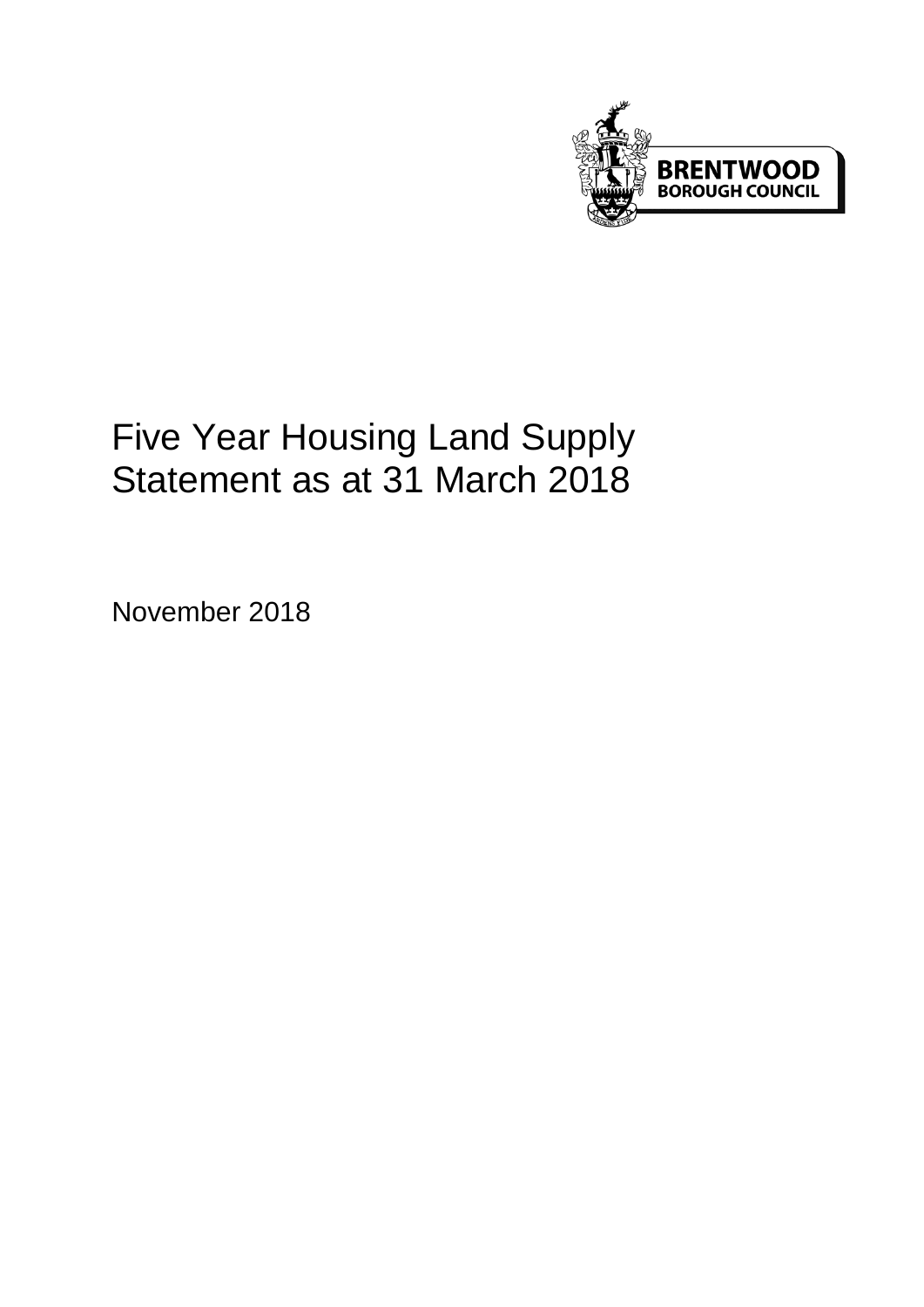### Introduction

1. This statement sets out how the Council calculates its five-year housing land supply. In doing so it reports on the housing completions at 31 March 2018 and the supply of deliverable sites for the subsequent five-year period, 1 April 2018 to 31 March 2023.

### **Background**

2. The National Planning Policy Framework (NPPF), revised 24 July 2018, requires local authorities to identify and update annually a supply of specific deliverable sites sufficient to provide a minimum of five years' worth of housing against their housing requirement set out in adopted strategic policies, or against their local housing need where the strategic policies are more than five years old.

## Deliverable Housing Supply

- 3. The Council has produced and published an accompanying Five-Year Housing Supply Sites Schedule which identifies specific sites that have been assessed as having a realistic prospect of delivery within the five year period.
- 4. The Sites Schedule provides information which includes the planning status of sites, whether works have started and the projected phasing of the delivery of units on each site. All sites included in the Sites Schedule are not subject to any constraints that would jeopardise their development by 2023. A summary of the Sites Schedule is shown in Table 1.
- 5. In considering a deliverable supply the Council has applied a 10% nonimplementation discount to all sites with planning permission and prior approvals. The discount is used to safeguard against the fact that a proportion of sites may not start in the five-year period and that their permission will lapse.

|                                                        | <b>Dwellings</b> |  |  |
|--------------------------------------------------------|------------------|--|--|
| Sites with planning permission subject to section 106  | 223              |  |  |
| Extant planning permissions on unallocated large sites | 103              |  |  |
| Extant planning permissions on small sites             | 230              |  |  |
| Prior Approval (residential)                           | 417              |  |  |
| Non-implementation discount (10% of supply)            | $-97.3$          |  |  |
| Allocations - Regulation 19 Local Plan                 | 819              |  |  |
| Total                                                  | 1694.7           |  |  |

#### **Table 1:** Deliverable Supply as at 31 March 2018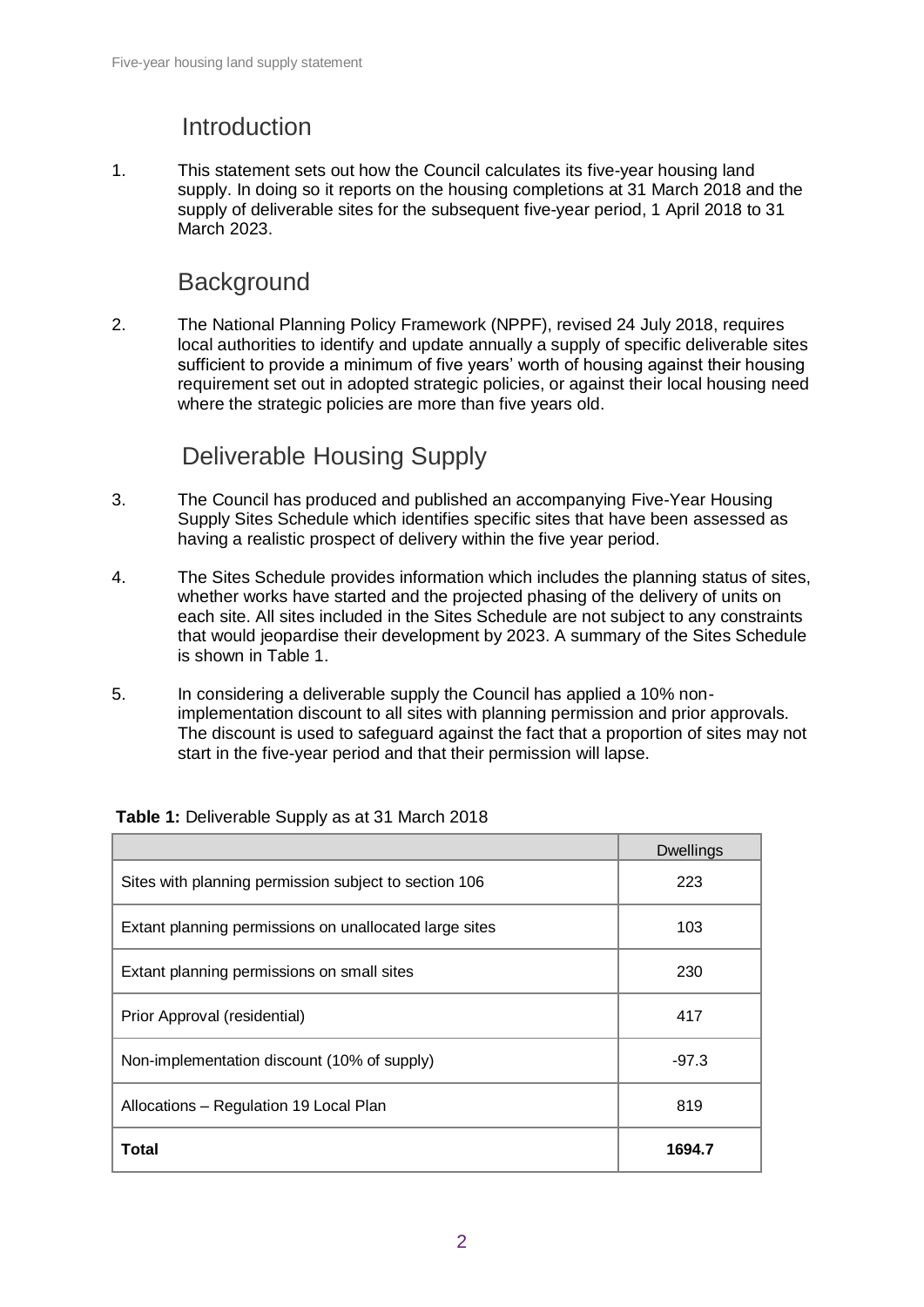### Housing Requirement

- 6. The Government introduced a standardised methodology for calculating local housing need alongside the NPPF in July 2018. This calculates local housing need using the national household growth projection and applying an affordability adjustment. To limit increases there is a potential cap dependant on the status of relevant strategic policies for housing.
- 7. Under the standardised methodology it is not necessary to factor in previous levels of under delivery into the calculation of local housing need, since any such under delivery will be reflected in the affordability adjustment. This is confirmed in Planning Practice Guidance: Housing Need Assessment, which states:

"*The affordability adjustment is applied to take account of past under delivery. The standard method identified the minimum uplift that will be required and therefore it is not a requirement to specifically address under-delivery separately*." (Paragraph 017, Reference ID: 2a-017-20180913)

8. Government guidance on calculating local housing need is set out in 'How is the minimum annual local housing need figure calculated using the standard methodology' (Ministry of Housing, Communities and Local Government, July 2018). Using this approach, the local housing need for Brentwood Borough calculates as 343 homes per year, the detailed calculation is set out in Table 2 (please see the guidance for further explanation).

|                                                                           | <b>Dwellings</b> |  |  |  |  |  |  |  |
|---------------------------------------------------------------------------|------------------|--|--|--|--|--|--|--|
| Projected households 2018                                                 | 32,119           |  |  |  |  |  |  |  |
| Projected households 2019                                                 | 34,566           |  |  |  |  |  |  |  |
| Projected increase in households 2018-2028                                |                  |  |  |  |  |  |  |  |
| Annual projected increase in households 2018-2028                         |                  |  |  |  |  |  |  |  |
|                                                                           |                  |  |  |  |  |  |  |  |
| Median house price 2017                                                   | 405,000          |  |  |  |  |  |  |  |
| Median workplace earnings 2017                                            |                  |  |  |  |  |  |  |  |
| Ratio                                                                     |                  |  |  |  |  |  |  |  |
|                                                                           |                  |  |  |  |  |  |  |  |
| Adjustment factor - applied to projected increase in households 2018-2028 |                  |  |  |  |  |  |  |  |
| Adjustment factor                                                         |                  |  |  |  |  |  |  |  |
|                                                                           |                  |  |  |  |  |  |  |  |
| Projected increase in households 2018-2028 capped at 40%                  | 3,425.80         |  |  |  |  |  |  |  |
| Annual capped housing need for 5 year supply                              | 342.58           |  |  |  |  |  |  |  |
| Total                                                                     | 343              |  |  |  |  |  |  |  |

**Table 2:** Local Housing Need (as at October 2018)

#### **Buffer**

- 9. The NPPF requires that the supply of specific deliverable sites should in addition to local housing need include a buffer (moved forward from later in the plan period of:
	- a) 5% to ensure choice and competition in the market for land; or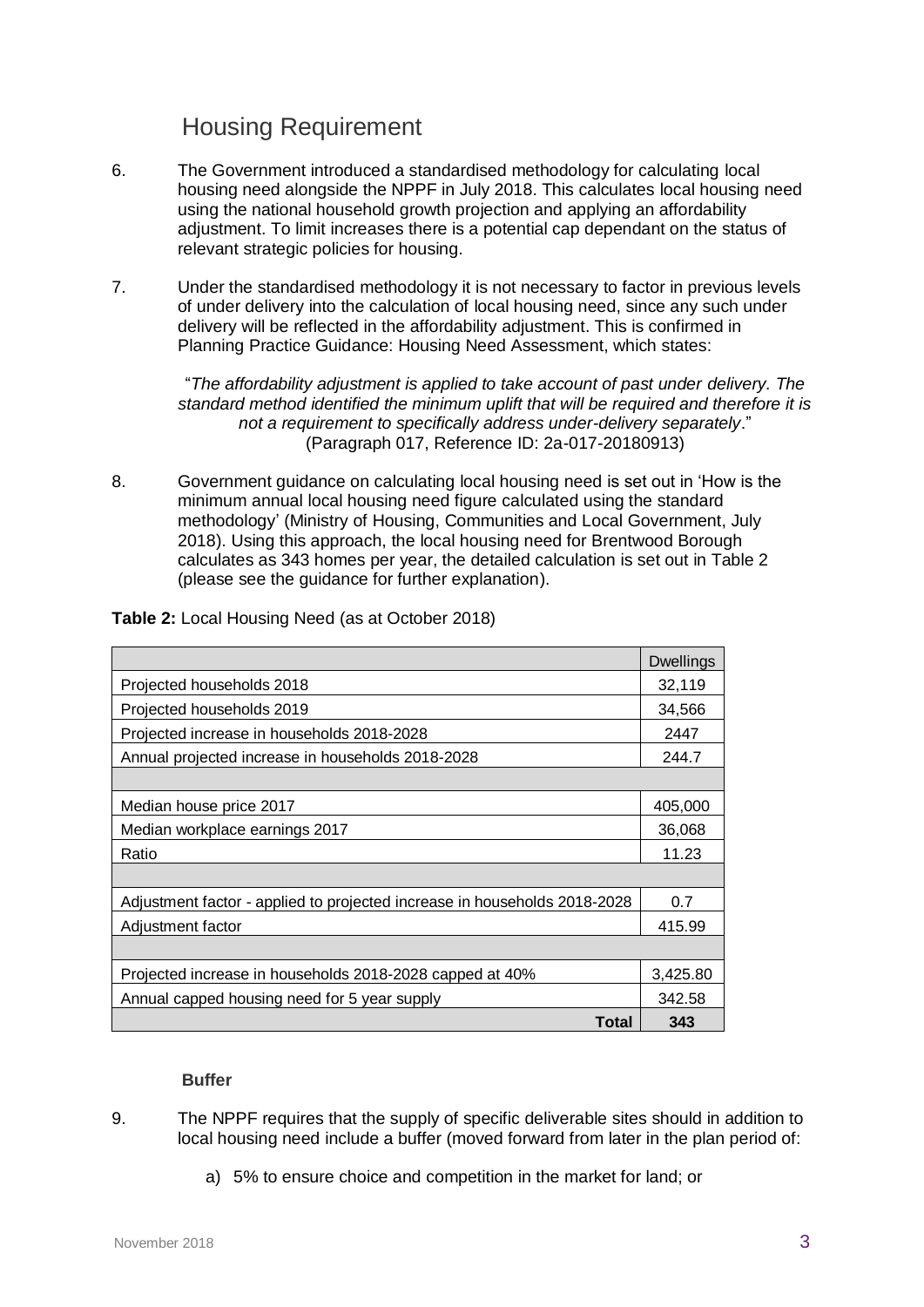- b) 10% where the local planning authority wishes to demonstrate a five-year supply of deliverable sites through an annual position statement or recently adopted plan, to account for any fluctuations in the market during that year; or
- c) 20% where there has been significant under delivery of housing over the previous three years, to improve the prospect of achieving the planned supply.
- 10. The question of significant under delivery of housing is informed against the Housing Delivery Test. This defines significant under delivery as below 85% of the housing requirement, over the previous three years.
- 11. The Government introduced the methodology for calculating local housing need alongside the NPPF in July 2018. It is anticipated that the Government will publish the Housing Delivery Test outcome for all local planning authorities in November 2018, however with the confirmed methodology and the necessary data being available, it is possible to undertake the calculation at the current time. The Housing Delivery Test calculates as 50.83% for Brentwood Borough.
- 12. Under the Housing Delivery Test, the Council is required to add an additional buffer of 20% to the local housing need for persistent under delivery, as delivery has fallen below 85% of housing requirement.

Five Year Housing Land Supply at March 2018

13. The deliverable five-year housing land position for the period 1 April 2018 – 31 March 2023 is set out in Table 3.

|               |                                                                                                  | <b>Dwellings</b> |
|---------------|--------------------------------------------------------------------------------------------------|------------------|
|               | Housing need at 343 homes per year<br>01/04/2018 - 31/03/2023                                    |                  |
|               |                                                                                                  | 1,715            |
| $\mathcal{P}$ | Housing need plus 20% buffer for period<br>01/04/2018 - 31/03/2023                               | 2,058            |
| 3             | Annual rate for 5-year requirement plus 20% buffer                                               | 411.6            |
| 4             | Total deliverable housing supply for period<br>01/04/2018 - 31/03/2023                           | 1,694            |
| 5             | Total deliverable housing supply in years for period<br>01/04/2018 - 31/03/2023 (4 divided by 3) |                  |

**Table 3:** Housing land supply at 31 March 2018

14. On the basis of the five-year housing requirement and the forecasted housing supply Brentwood Borough can demonstrate a suitable supply of housing for 4.1 years.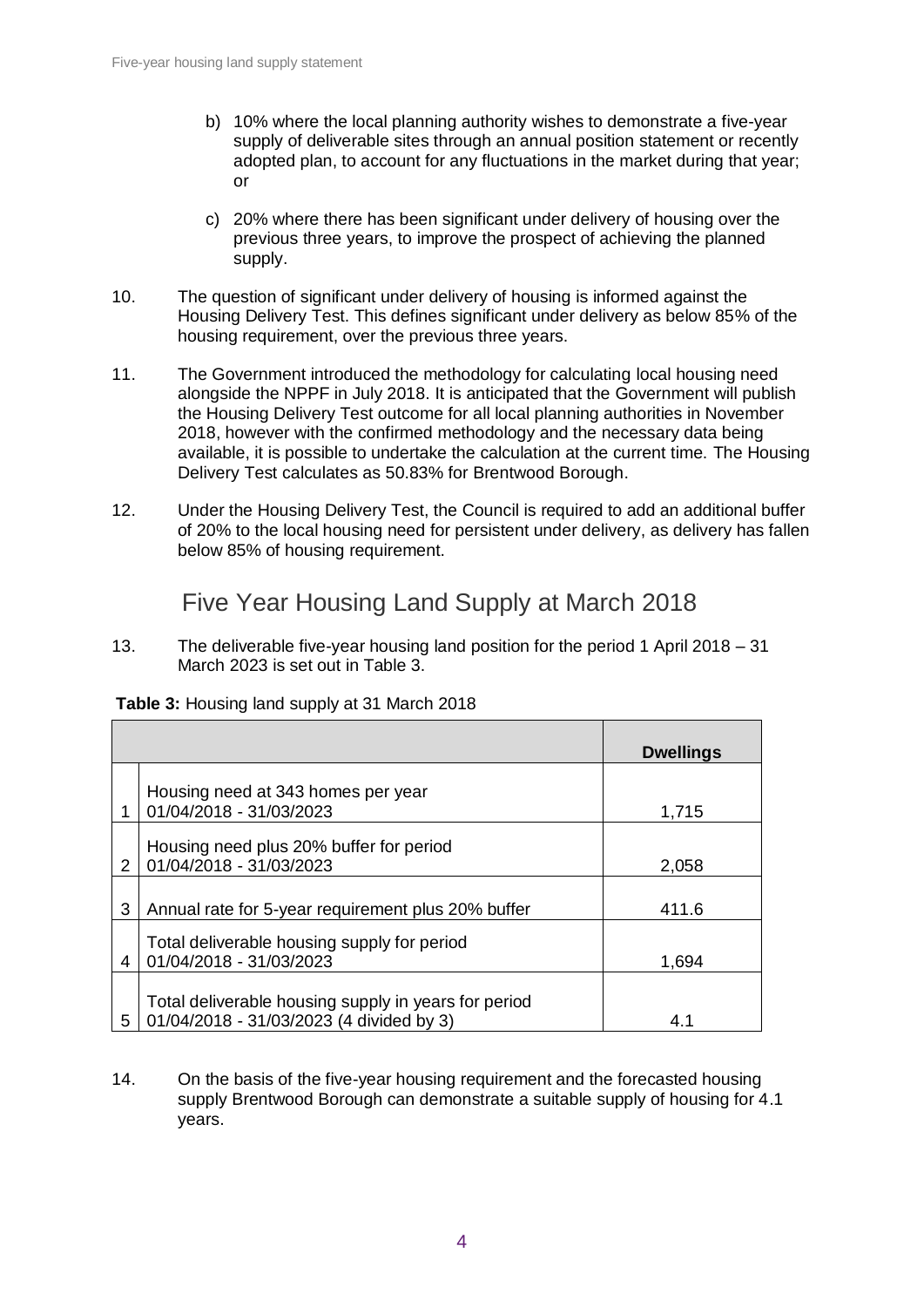### Potential for a stepped trajectory

- 15. The high proportion of designated Green Belt within the Borough (89% of the total Brentwood Borough area) makes it extremely difficult to achieve a five-year supply, due to the fact sites on the edge of settlements, currently within the Green Belt are not available for development purposes until the emerging Local Plan is adopted. As such, it hasn't been possible to identify a five-year housing land supply which delivers the annualised requirement.
- 16. Consequently, a greater proportion of the required homes is likely to be delivered in the period beyond 2023, when the sites on the edge of settlements begin to benefit from the detailed planning consents, enabling infrastructure and construction commences on these sites (assuming adoption of the emerging Brentwood Local Plan in 2019).
- 17. Therefore, it is clear from the outcomes of this statement further consideration be given to demonstrating a five-year supply for Brentwood through cross-boundary Duty to Cooperate discussion and the consideration of a stepped housing trajectory which uses different housing requirements for different years in the plan, 'stepping up' the housing requirement as the plan progresses.
- 18. Planning Practice Guidance: Housing and Economic Land Availability Assessment, sets out how a five-year land supply is measured where authorities have a stepped rather than annual average requirements; it states:

*"Five-year land supply is measured across the plan period against the specific stepped requirements for the particular 5 year period. Stepped trajectories will need to ensure that planned housing requirements are met fully within the plan period."* (Paragraph 017, Reference ID: 2a-017-20180913)

- 19. Table 4 sets out the Regulation 19 Pre-Submission Local Plan housing delivery target of 7,752 homes a year (456 homes a year over the 17-year Plan period), together with annualised projected housing completions. It is clear from a comparison of this data an initial stepped requirement of 310 homes per year to 2023, followed by a higher stepped up requirement of 584 homes per year for the remainder of the plan period, is a logical approach to take given the circumstances described above.
- 20. This approach to stepping up the housing requirement would ensure that the housing delivery target of 7,752 homes is met fully within the plan period in accordance with government guidance.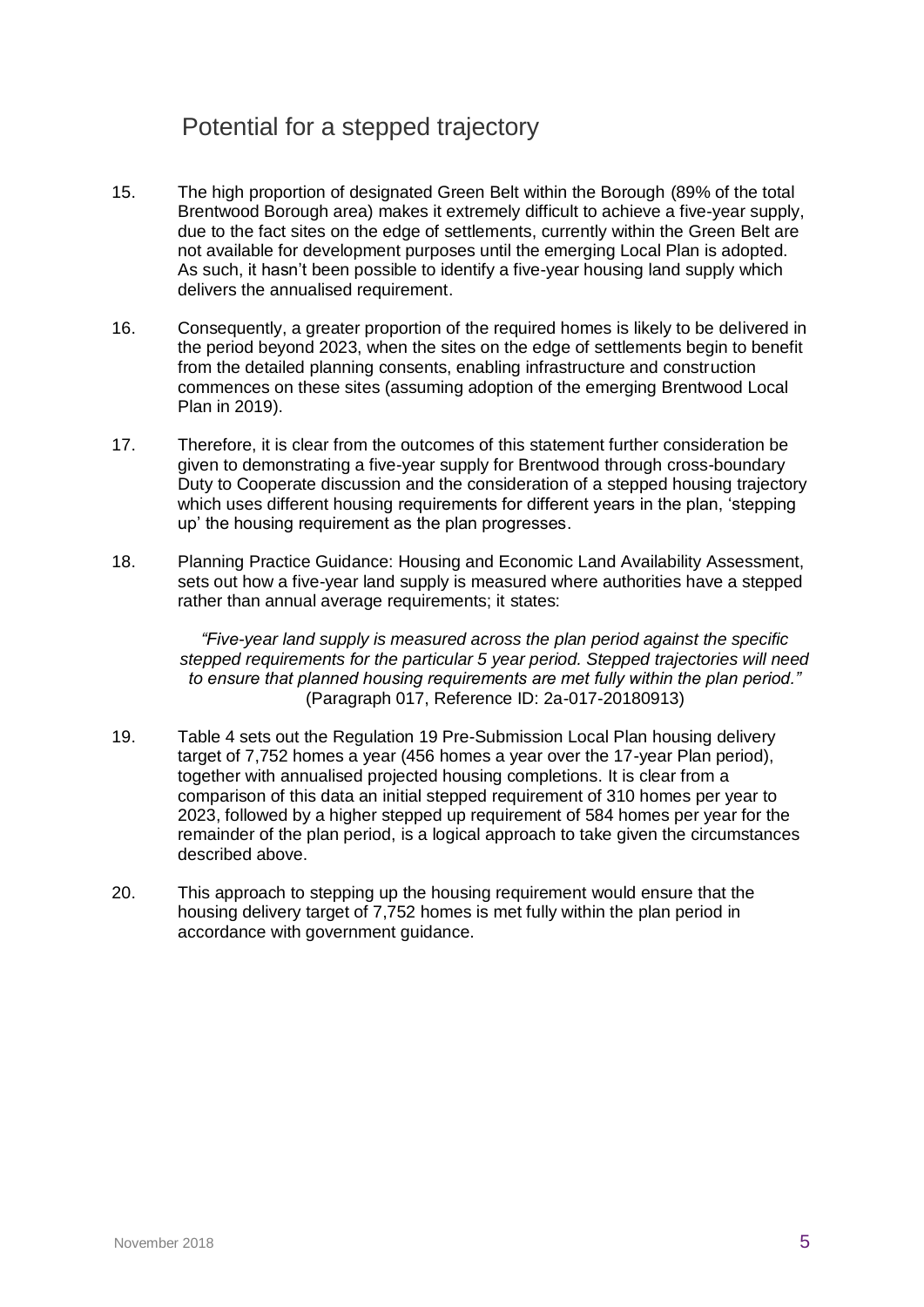| Local Development Plan Period (Year)                         |       |       |       |       |       |       |       |       |       |       |       |       |       |       |       |       |              |
|--------------------------------------------------------------|-------|-------|-------|-------|-------|-------|-------|-------|-------|-------|-------|-------|-------|-------|-------|-------|--------------|
| 16/17                                                        | 17/18 | 18/19 | 19/20 | 20/21 | 21/22 | 22/23 | 23/24 | 24/25 | 25/26 | 26/27 | 27/28 | 28/29 | 29/30 | 30/31 | 31/32 | 32/33 | <b>Total</b> |
| Housing Delivery Target (Reg 19 Local Development Plan)      |       |       |       |       |       |       |       |       |       |       |       |       |       |       |       |       |              |
| 456                                                          | 456   | 456   | 456   | 456   | 456   | 456   | 456   | 456   | 456   | 456   | 456   | 456   | 456   | 456   | 456   | 456   | 7,752        |
| Projected Housing Completions (Reg 19 Local Development Plan |       |       |       |       |       |       |       |       |       |       |       |       |       |       |       |       |              |
| 150                                                          | 213   | 117   | 337.5 | 366.6 | 402.6 | 475   | 723.4 | 756   | 702   | 720   | 524   | 586   | 536   | 406   | 386   | 386   | 7,787        |
| <b>Stepped Requirement</b>                                   |       |       |       |       |       |       |       |       |       |       |       |       |       |       |       |       |              |
| 150                                                          | 213   | 310   | 310   | 310   | 310   | 310   | 584   | 584   | 584   | 584   | 584   | 584   | 584   | 584   | 584   | 584   | 7,752        |

#### **Table 4:** Comparison of annualised housing delivery target and projected completions

#### **Table 5:** Stepped Housing Trajectory 2016 – 2033